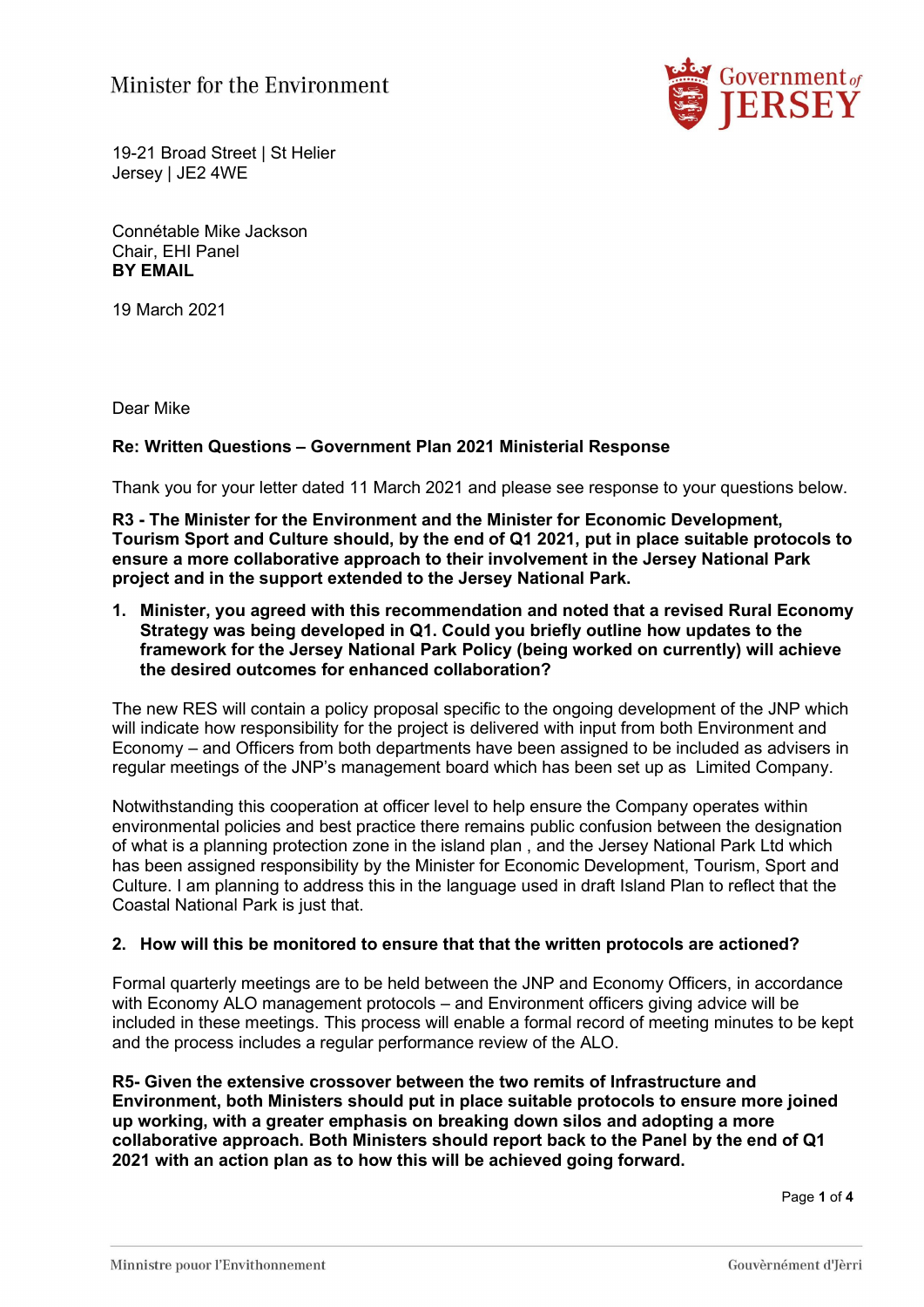

### 3. Given that this recommendation was made based on a key finding which showed a lack of collaboration and joint working in relation to the reduction of funds for the Island Public Realm capital project, could you explain your reasons for rejecting this recommendation?

The recommendation was rejected on the basis that each Minister has a distinct portfolio, and therefore distinct legal duties under said portfolio. Where specific projects cross portfolios, the most time effective and efficient way of discussing these and ensuring collaboration, is through the normal processes such as the Council of Ministers, or specific meetings as and when needed.

As I have explained the two projects are distinct and have separate objectives and are subject to different political leadership. The Planning zone is an exercise of a statutory power, the Coastal National Park limited is an initiative to gain wider public benefit from recreational, leisure use. This needs to be recognised in our processes.

## 4. In your response, it was noted that joint meetings occur weekly with the Director General for IHE to ensure cross portfolio briefings. In your view, is this type of collaboration sufficient and does it provide the adequate opportunity for effective collaborative working and to resolve matters that cross over remits?

The meetings are a useful way for each IHE minister to be appraised of issues crossing the department and potentially crossing political portfolios. It is the responsibility of senior officers to ensure the relevant Ministers are appraised of matters relating to their portfolios, and therefore these meetings serve to allow this.

## 5. In your view, how could collaborative working across remits be further improved?

Coordination of functions across all Ministries is a wider challenge given the wide scope of functions and pressures on Ministers. This has been particularly so during Covid. Ministers have to rely on delegation to their officers to identify and report where problems arise. This has highlighted particular procedural difficulties because of the inherent problems of the organisational structure established by the former CEO (Target Operating Model). It is my intention to discuss these with the new Interim CEO and review. In the meantime, I will seek to deal with policy issues arising with colleague Ministers to try to resolve them as they arise.

R16 - The Minister for the Environment should seek to ensure going forward that a wide variety of reputable, independent research on marine resources related matters is drawn upon by Government, and given the implications arising from Brexit, endeavour to find ways to collaborate and engage with voluntary and third sector organisations to form mutually beneficial partnerships and new, innovative ways of working.

6. Minister you accepted our recommendation. It was noted within your response that in particular, Brexit and the TCA agreement on fishing would require substantial additional investment in scientific resources, could you briefly explain the type of scientific resources you were alluding to and the desired outcomes from those resources?

Delivery of a marine research programme has always been part of the Marine Resources portfolio and despite very limited resources, officers have been involved in many projects, with results either published in peer reviewed scientific journals, forming part of a wider scientific endeavours, or general reporting for Government. However, there is an increased requirement under the TCA,

Page 2 of 4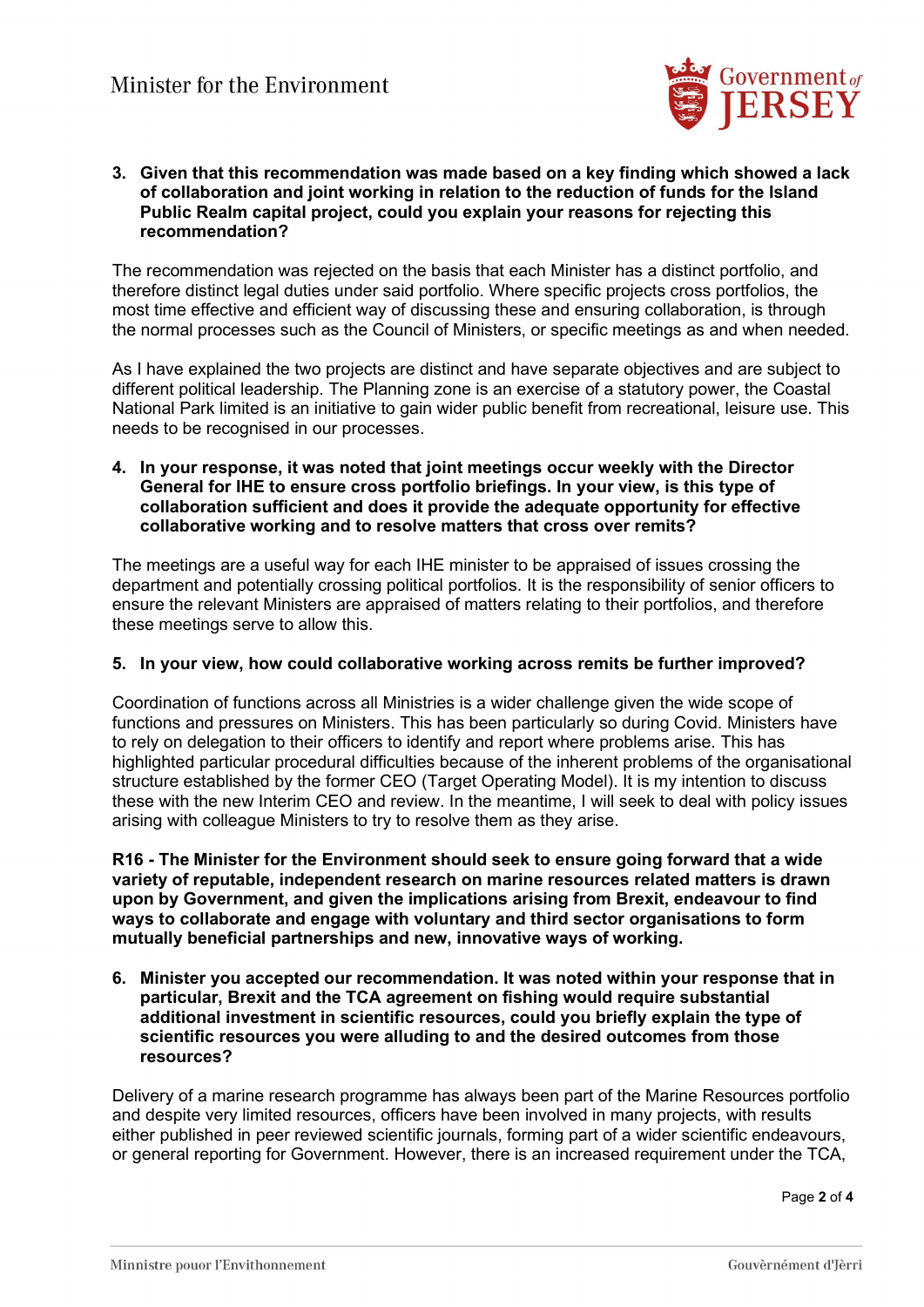# Minister for the Environment



in addition to general ethos to protect and conserve our natural resources, to provide robust evidence for management decisions. Marine Resources currently have a number of programmes running including stock assessments of key species, monitoring of cetaceans, assessment of benthic habitats, blue carbon assessment, eDNA study and various bespoke programmes (bream nests assessment, iVMS assessment, Portelet NTZ). These workstreams are delivered through a combination of in-house expertise, collaboration with other government organisations (e.g. IFCAs), academic institutions, local fishermen and NGOs (e.g. Société Jersiaise).

Students also undertake project work with the Department. All of the projects form part of policy development and advice and recommendations for Ministers. Projects will be written up as internal reports and published on Gov.je as required. Where appropriate, projects will be published in various formats (scientific papers, book chapters, conference presentations).

## 7. Would these resources require additional funding?

Delivery of these projects do require resources. £128k of funding has been agreed for 2021 through the Climate Emergency Fund ('CEF'). A business case has also been submitted for 2021 for additional staff resources (two officers) to deliver the increasing marine resources portfolio. A longer-term bid will be submitted through the government plan process to retain these resources post 2021. Bids in subsequent years will also be submitted either through the CEF or Government Plan as and when required.

R17 - The Minister for the Environment should seek to ensure that, now and post-Brexit, suitable engagement and support is extended to the fishing industry, given the significant implications this will inevitably have for the industry.

8. Minister you accepted our recommendation. You noted in your response that you are seeking administrative, financial, and infrastructure support for fishing aquaculture and you believed that political responsibility for these resources should sit within your portfolio. Could you briefly, in your view, explain the rationale for this?

I have maintained my publicly stated position that we should support the fishing industry consistently since I have held the position of Minister for the Environment. I am also clear that currently industry support sits within the portfolio of the Minister for Economic Development, Tourism, Sport and Culture. This remit is wide covering all sectors of our economy. Whilst the rural industries are a relatively small part of the economy in numbers, they are environmentally, historically, and culturally huge, as well as being an integral part of Island life. Given the interconnectivities between these industries and the environment, it is my view that support would sit well in the Minister for the Environment's remit. However, regardless of Ministerial responsibility, it is imperative that Government works across all Departments to deliver the support that is required by industry.

## 9. Can you elaborate on why there is continuing delay to resolve the matter of financial and administrative support for the fishing industry especially given the implications of Brexit would largely have been known about for some time beforehand?

The general outcome of the Brexit negotiations was known but the details of the TCA remained unknown until the very last moment, together with any understanding of how the Agreement would be interpreted on the ground. I, together with the Minister for External Relations; my Assistant Minister; and Officers from both Departments, have worked extremely hard to provide the support needed in what is a constantly evolving situation. I fully accept that the changes for the fishing industry under the TCA are complicated and represent a very different way of working for

Page 3 of 4